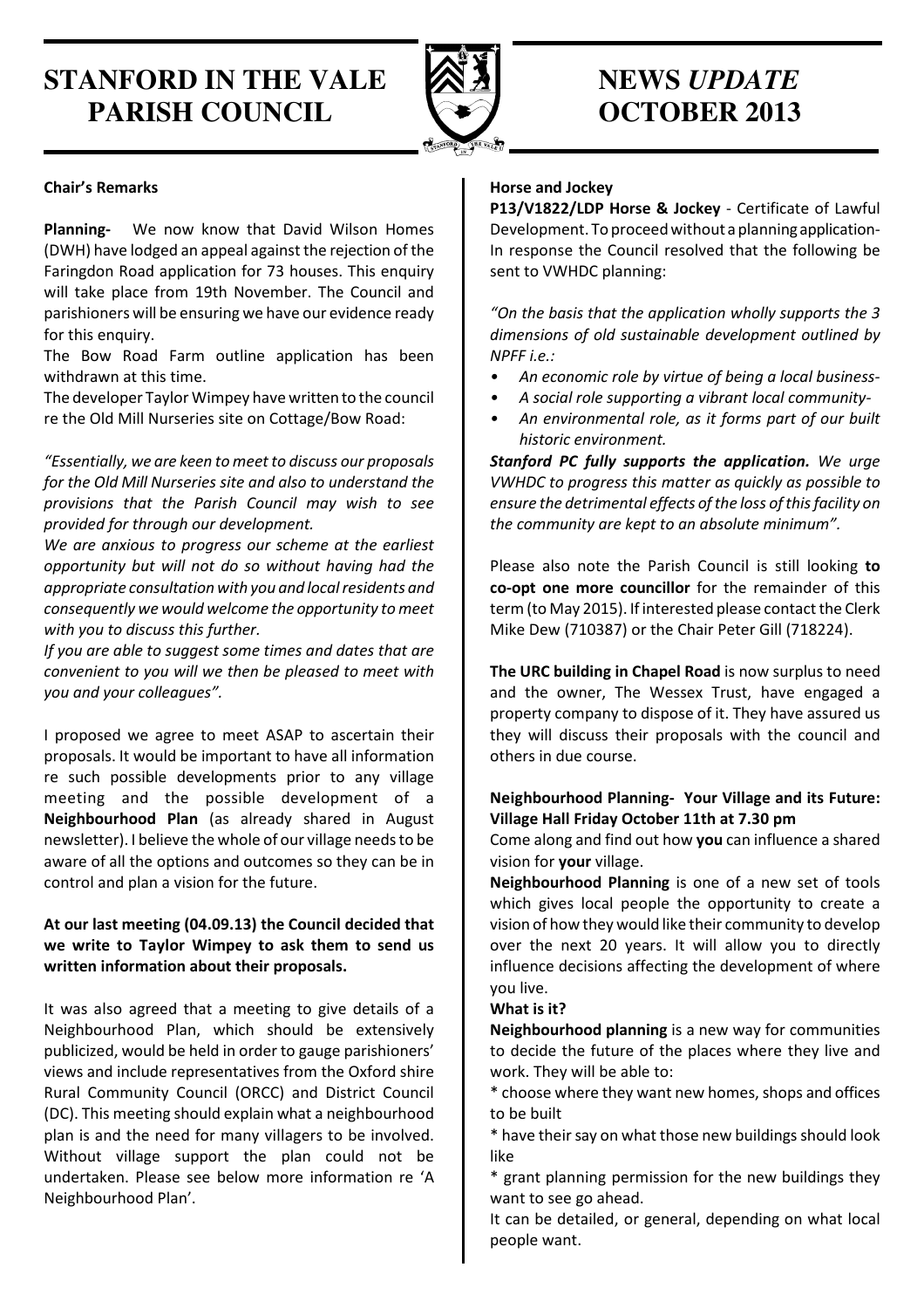The Government wants to introduce the right to operate neighbourhood planning through the Localism Bill.

Questions like What is it?; Why does it matter?; How will it work? can be shared and answered at the meeting. We want to bring together local groups, experts and key stakeholders in an environment of interactive learning and debate to address these questions, share experiences, build new relationships and help 'spread the word' of the Neighbourhood Planning.

# A presentation will be given by the Oxfordshire Community Council (ORCC).

ORCC has had many years of experience of promoting and supporting community planning in Oxfordshire. They have worked with many communities around the county, building confidence and providing ideas for the best ways of people in developing a plan.

This will give an opportunity to all those people who have been frustrated by developers trying to shape our village a chance to share your feelings.

This can only go ahead with your support as any Neighbourhood Planning will need collaboration with all members of the local community, high levels of involvement, and hopefully support. The Neighbourhood Planning (general) Regulations 2012 sets out theá requirements for consultation and publicity at key stages with all those living or working in the neighbourhood area, or with those who may have an interest in or are likely to be affected by the proposals (e.g. business).

Please ensure you put this date in your diary. (11.10.13) It would be really exciting if we had at least one representative from each household sharing a point of view or just being there.

#### Public Purposes Charity (PPC) Report

As mentioned in August, the next meeting of the Trustees will be held at 07.30pm. on Thursday 17th October in the Village Hall Committee Room. It will include a short AGM and a visit from a representative of CCLA to explain the current economic situation.

The Parish Council has nominated Julia Grinstead as a Trustee and she will sign on and be welcomed at the above meeting.

#### Grant Applications outstanding and expected include:

\* The grant to the SitV Relief in Need Charity for support (£1,700) for the repair of the Church Charity Board remains the only outstanding grant. It is understood that the restorer has now visited and seen the Board and that the work will now be progressed as soon as the Ecclesiastical Authorities give their (Faculty) approval.

\* A grant application to support the Primary School with further equipment will be discussed at the October meeting.

\* A grant application for making an opening in the wall in front of the new war memorial is expected to be made before the next Trustee meeting.

\* An unspecified grant application from the Parish Council is also expected before the next Trustee meeting.

Villagers are reminded that Grant Applications are made to the Trustees through the Hon. Clerk/Correspondent who can supply Grant Application Forms on request either by e-mail or hard copy. (Tel: 01367 718 480)

#### Allotments:

\* Allotment O25 on the Old Joyces Road Allotments has now been taken, so all allotments have now been rented out this year. The waiting list currently stands at ten parishioners.

\* Any parishioner who wishes his or her name to be added to the allotment waiting list should please contact Paul Gooding on 01367 710 656.

David N. Axford

Hon. Clerk/Correspondent, SitV Public Purposes Charity

#### 9th October - Stanford Feast

Centuries ago, the 9th October was traditionally held to be 'Stanford Feast' and in more recent years (if hundreds of years can be more recent!?) a fair was granted to Stanford and a market became well known by Villagers as a place to purchase local gingerbread, cheese, honey, butter and eggs.

We are looking for a group of volunteers to revive this village tradition by organising a Stanford Feast for October 2014. An initial idea is to have a type of 'Food Festival' so that people can meet up, try, and purchase, local (and not so local) wares....

If you have any ideas or would like to be involved, please contact Karin Williams-Cuss

#### Primary/Infant school entry - September 2014 Children born between 1/9/2009 and 31/8/2010

Parents/Carers must apply by 15 January 2014 for a school place. This may be online at www.oxfordshire.gov.uk/admissions, or on paper (forms available from the County Council website or at a local school). Offers of places will be sent out on 16 April 2014, via email or second class post. Be sure to apply by 15 January 2014 to maximise chances of an offer of a place at the school of your choice. A reference booklet called 'Starting School' is published on the County Council website, with printed copies being available from all primary and infant schools, Children's Centres and libraries.

#### Dog Owners

#### Please clean up after your Pets. Parishioners continue to report dog fouling issues to the council.

Also please note the Recreation (football) Field is OFF LIMITS to dogs at all times. Recently, dog owners have been exercising their pets on the field despite there being notices on all entrances. Dog Mess is a hazard to all those using the field for recreational purposes, so PLEASE KEEP YOUR DOGS AWAY.